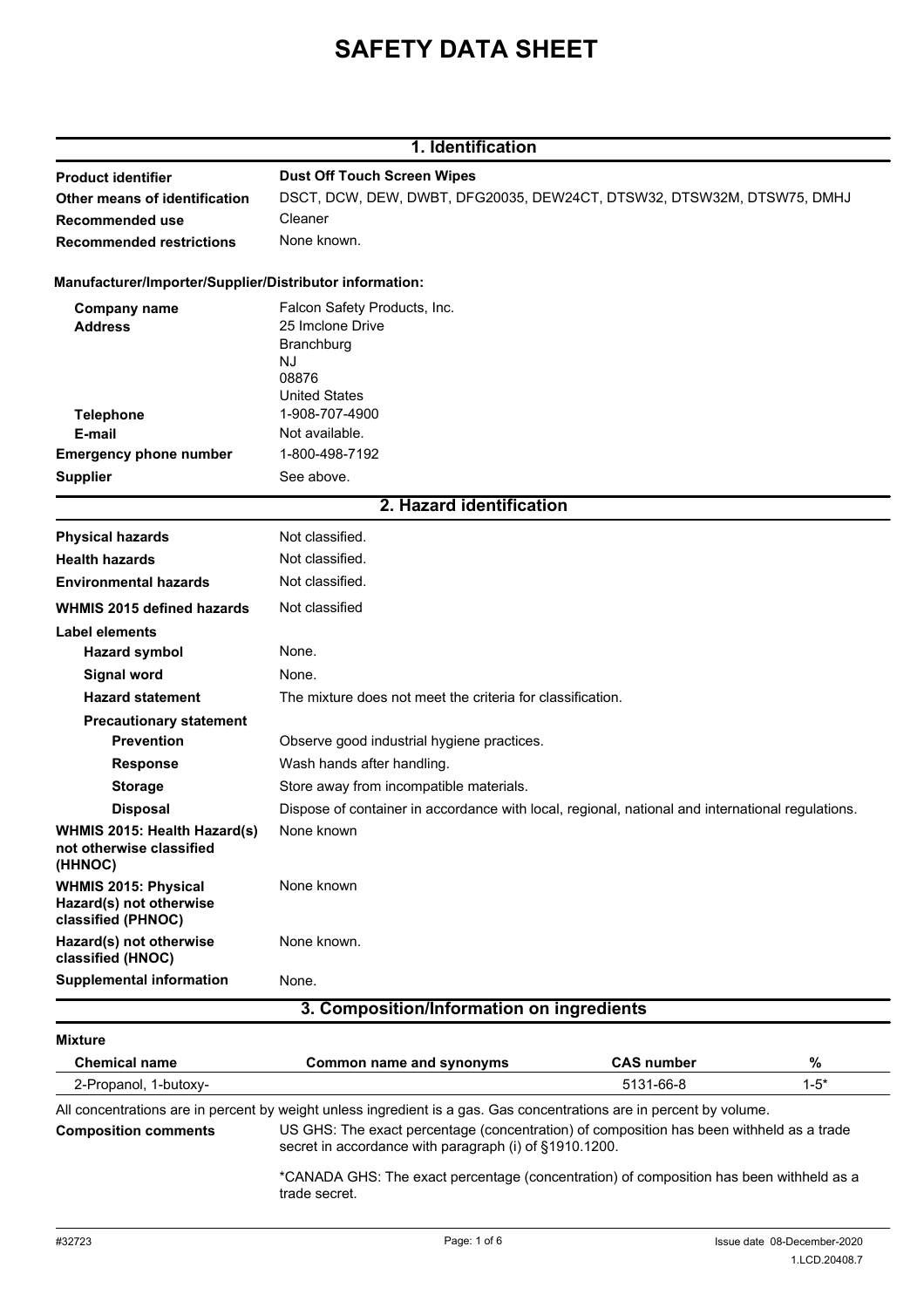|                                                                                  | 4. First-aid measures                                                                                                                                                                                                                                                                                                                                                                                                                                              |
|----------------------------------------------------------------------------------|--------------------------------------------------------------------------------------------------------------------------------------------------------------------------------------------------------------------------------------------------------------------------------------------------------------------------------------------------------------------------------------------------------------------------------------------------------------------|
| <b>Inhalation</b>                                                                | If symptoms develop move victim to fresh air. If symptoms persist, obtain medical attention.                                                                                                                                                                                                                                                                                                                                                                       |
| <b>Skin contact</b>                                                              | Flush with cool water. Wash with soap and water. Obtain medical attention if irritation persists.                                                                                                                                                                                                                                                                                                                                                                  |
| Eye contact                                                                      | Flush with cool water. Remove contact lenses, if applicable, and continue flushing. Obtain<br>medical attention immediately.                                                                                                                                                                                                                                                                                                                                       |
| Ingestion                                                                        | Rinse mouth. Do not induce vomiting. If vomiting occurs naturally, have victim lean forward to<br>reduce risk of aspiration. Never give anything by mouth if victim is unconscious or is convulsing.<br>Obtain medical attention.                                                                                                                                                                                                                                  |
| <b>Most important</b><br>symptoms/effects, acute and<br>delayed                  | Direct contact with eyes may cause temporary irritation.                                                                                                                                                                                                                                                                                                                                                                                                           |
| Indication of immediate<br>medical attention and special<br>treatment needed     | Provide general supportive measures and treat symptomatically. Symptoms may be delayed.                                                                                                                                                                                                                                                                                                                                                                            |
| <b>General information</b>                                                       | If you feel unwell, seek medical advice (show the label where possible). Show this safety data<br>sheet to the doctor in attendance. Wash contaminated clothing before reuse. Avoid contact with<br>eyes and skin. Keep out of reach of children.                                                                                                                                                                                                                  |
|                                                                                  | 5. Fire-fighting measures                                                                                                                                                                                                                                                                                                                                                                                                                                          |
| Suitable extinguishing media                                                     | Water fog. Foam. Dry chemical powder. Carbon dioxide.                                                                                                                                                                                                                                                                                                                                                                                                              |
| Unsuitable extinguishing<br>media                                                | Do not use water jet as an extinguisher, as this will spread the fire.                                                                                                                                                                                                                                                                                                                                                                                             |
| Specific hazards arising from<br>the chemical                                    | During fire, gases hazardous to health may be formed.                                                                                                                                                                                                                                                                                                                                                                                                              |
| Special protective equipment<br>and precautions for firefighters                 | Self-contained breathing apparatus and full protective clothing must be worn in case of fire.                                                                                                                                                                                                                                                                                                                                                                      |
| <b>Fire-fighting</b><br>equipment/instructions                                   | Move containers from fire area if you can do so without risk.                                                                                                                                                                                                                                                                                                                                                                                                      |
| <b>Specific methods</b>                                                          | Use standard firefighting procedures and consider the hazards of other involved materials.                                                                                                                                                                                                                                                                                                                                                                         |
| <b>General fire hazards</b>                                                      | No unusual fire or explosion hazards noted.                                                                                                                                                                                                                                                                                                                                                                                                                        |
| <b>Hazardous combustion</b><br>products                                          | May include and are not limited to: Oxides of carbon.                                                                                                                                                                                                                                                                                                                                                                                                              |
|                                                                                  | 6. Accidental release measures                                                                                                                                                                                                                                                                                                                                                                                                                                     |
| <b>Personal precautions,</b><br>protective equipment and<br>emergency procedures | Keep unnecessary personnel away. Keep people away from and upwind of spill/leak. Wear<br>appropriate protective equipment and clothing during clean-up. Avoid breathing mist/vapor. Do not<br>touch damaged containers or spilled material unless wearing appropriate protective clothing.<br>Ensure adequate ventilation. Local authorities should be advised if significant spillages cannot be<br>contained. For personal protection, see section 8 of the SDS. |
| <b>Methods and materials for</b>                                                 | Prevent entry into waterways, sewer, basements or confined areas.                                                                                                                                                                                                                                                                                                                                                                                                  |
| containment and cleaning up                                                      | Large Spills: Stop the flow of material, if this is without risk. Dike the spilled material, where this is<br>possible. Absorb in vermiculite, dry sand or earth and place into containers. Following product<br>recovery, flush area with water.                                                                                                                                                                                                                  |
|                                                                                  | Small Spills: Pick up and discard towelette. Wipe up with absorbent material (e.g. cloth, fleece).<br>Clean surface thoroughly to remove residual contamination.                                                                                                                                                                                                                                                                                                   |
| <b>Environmental precautions</b>                                                 | Never return spills to original containers for re-use. For waste disposal, see section 13 of the SDS.<br>Avoid discharge into drains, water courses or onto the ground. Do not discharge into lakes,<br>streams, ponds or public waters.                                                                                                                                                                                                                           |
|                                                                                  | 7. Handling and storage                                                                                                                                                                                                                                                                                                                                                                                                                                            |
| Precautions for safe handling                                                    | Do not get in eyes, on skin, or on clothing. Avoid prolonged exposure. Provide adequate<br>ventilation. Wear appropriate personal protective equipment. Wash thoroughly after handling. Use<br>good industrial hygiene practices in handling this material. When using do not eat or drink.                                                                                                                                                                        |
| Conditions for safe storage,<br>including any incompatibilities                  | Store in tightly closed container. Store away from incompatible materials (see Section 10 of the<br>SDS). Keep out of reach of children.                                                                                                                                                                                                                                                                                                                           |
|                                                                                  | 8. Exposure controls/Personal protection                                                                                                                                                                                                                                                                                                                                                                                                                           |
| <b>Occupational exposure limits</b>                                              | No exposure limits noted for ingredient(s).                                                                                                                                                                                                                                                                                                                                                                                                                        |
| <b>Biological limit values</b>                                                   | No biological exposure limits noted for the ingredient(s).                                                                                                                                                                                                                                                                                                                                                                                                         |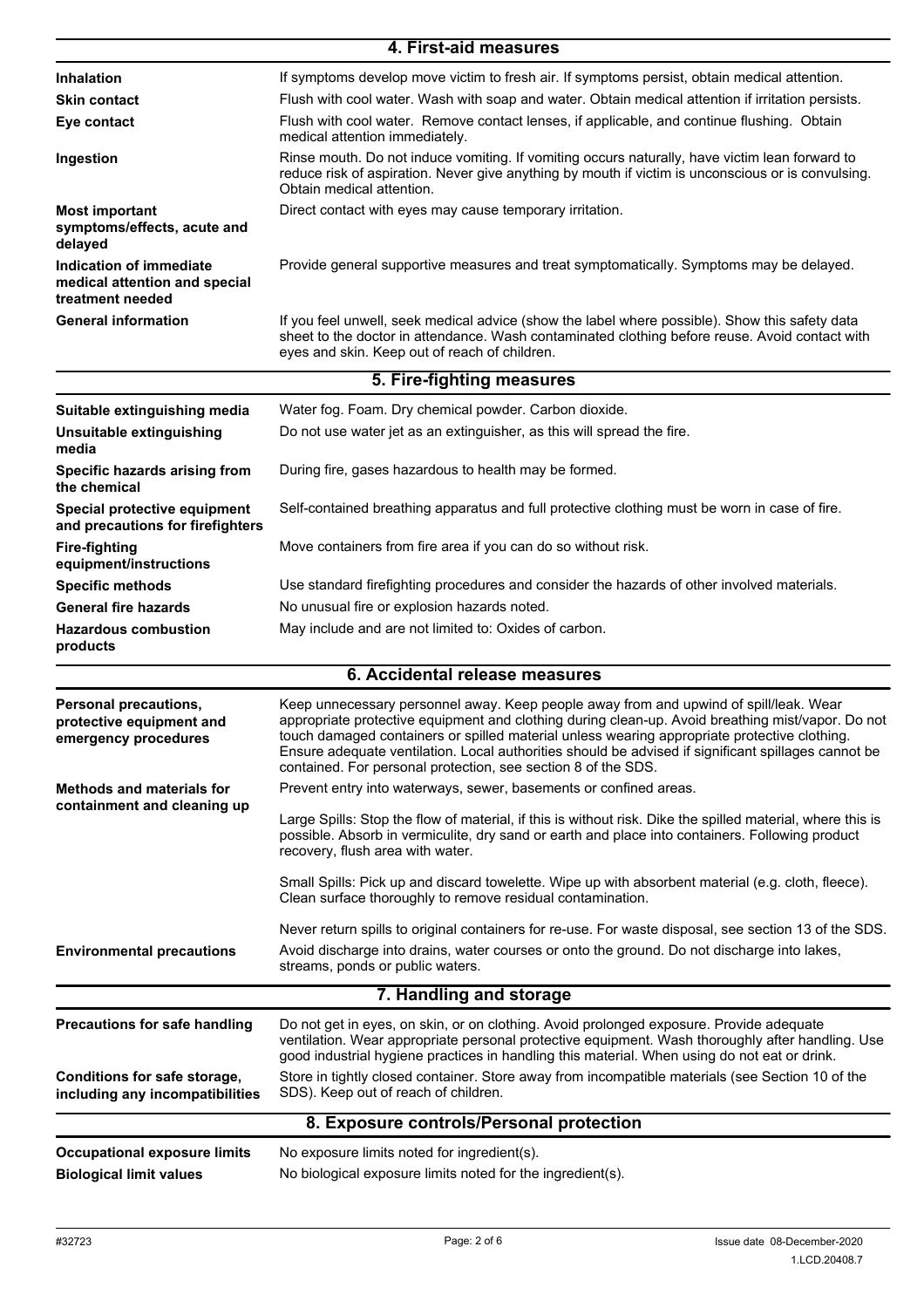| Appropriate engineering<br>controls      | Good general ventilation (typically 10 air changes per hour) should be used. Ventilation rates<br>should be matched to conditions. If applicable, use process enclosures, local exhaust ventilation,<br>or other engineering controls to maintain airborne levels below recommended exposure limits. If<br>exposure limits have not been established, maintain airborne levels to an acceptable level. |
|------------------------------------------|--------------------------------------------------------------------------------------------------------------------------------------------------------------------------------------------------------------------------------------------------------------------------------------------------------------------------------------------------------------------------------------------------------|
|                                          | Individual protection measures, such as personal protective equipment                                                                                                                                                                                                                                                                                                                                  |
| <b>Eye/face protection</b>               | Wear safety glasses with side shields.                                                                                                                                                                                                                                                                                                                                                                 |
| <b>Skin protection</b>                   |                                                                                                                                                                                                                                                                                                                                                                                                        |
| <b>Hand protection</b>                   | Impervious gloves. Confirm with reputable supplier first.                                                                                                                                                                                                                                                                                                                                              |
| Other                                    | Wear appropriate chemical resistant clothing. As required by employer code.                                                                                                                                                                                                                                                                                                                            |
| <b>Respiratory protection</b>            | Where exposure guideline levels may be exceeded, use an approved NIOSH respirator.<br>Respirator should be selected by and used under the direction of a trained health and safety<br>professional following requirements found in OSHA's respirator standard (29 CFR 1910.134),<br>CAN/CSA-Z94.4 and ANSI's standard for respiratory protection (Z88.2).                                              |
| <b>Thermal hazards</b>                   | Not applicable.                                                                                                                                                                                                                                                                                                                                                                                        |
| <b>General hygiene</b><br>considerations | Always observe good personal hygiene measures, such as washing after handling the material<br>and before eating, drinking, and/or smoking. Routinely wash work clothing and protective<br>equipment to remove contaminants. Contaminated work clothing should not be allowed out of the<br>workplace. When using do not eat or drink.                                                                  |

**9. Physical and chemical properties**

| <b>Appearance</b>                                 | Liquid saturated on wipe   |
|---------------------------------------------------|----------------------------|
| <b>Physical state</b>                             | Liquid.                    |
| Form                                              | Liquid.                    |
| Color                                             | Colorless liquid on a wipe |
| Odor                                              | Orange / Lemon             |
| Odor threshold                                    | Not available.             |
| pН                                                | 5.5 - 7 (Liquid)           |
| Melting point/freezing point                      | Not available.             |
| Initial boiling point and boiling<br>range        | Not available.             |
| Pour point                                        | Not available.             |
| <b>Specific gravity</b>                           | Not available.             |
| <b>Partition coefficient</b><br>(n-octanol/water) | Not available.             |
| <b>Flash point</b>                                | Not available.             |
| <b>Evaporation rate</b>                           | Not available.             |
| Flammability (solid, gas)                         | Not applicable.            |
| Upper/lower flammability or explosive limits      |                            |
| <b>Flammability limit - lower</b><br>(%)          | Not available.             |
| <b>Flammability limit - upper</b><br>(%)          | Not available.             |
| Explosive limit - lower (%)                       | Not available.             |
| Explosive limit - upper (%)                       | Not available.             |
| Vapor pressure                                    | Not available.             |
| Vapor density                                     | Not available.             |
| <b>Relative density</b>                           | 0.95 - 1.05 (Liquid)       |
| Solubility(ies)                                   | Not available.             |
| <b>Auto-ignition temperature</b>                  | Not available.             |
| <b>Decomposition temperature</b>                  | Not available.             |
| <b>Viscosity</b>                                  | Not available.             |
| <b>Other information</b>                          |                            |
| <b>Explosive properties</b>                       | Not explosive.             |

## **10. Stability and reactivity**

**Oxidizing properties** Not oxidizing.

**Reactivity Reactivity Reactivity Reactivity Reactivity Reactivity Reactivity Reactivity Reactivity Reactivity Reactivity Reactivity Reactivity Reactivity Reactivity Reactivity Reactivity**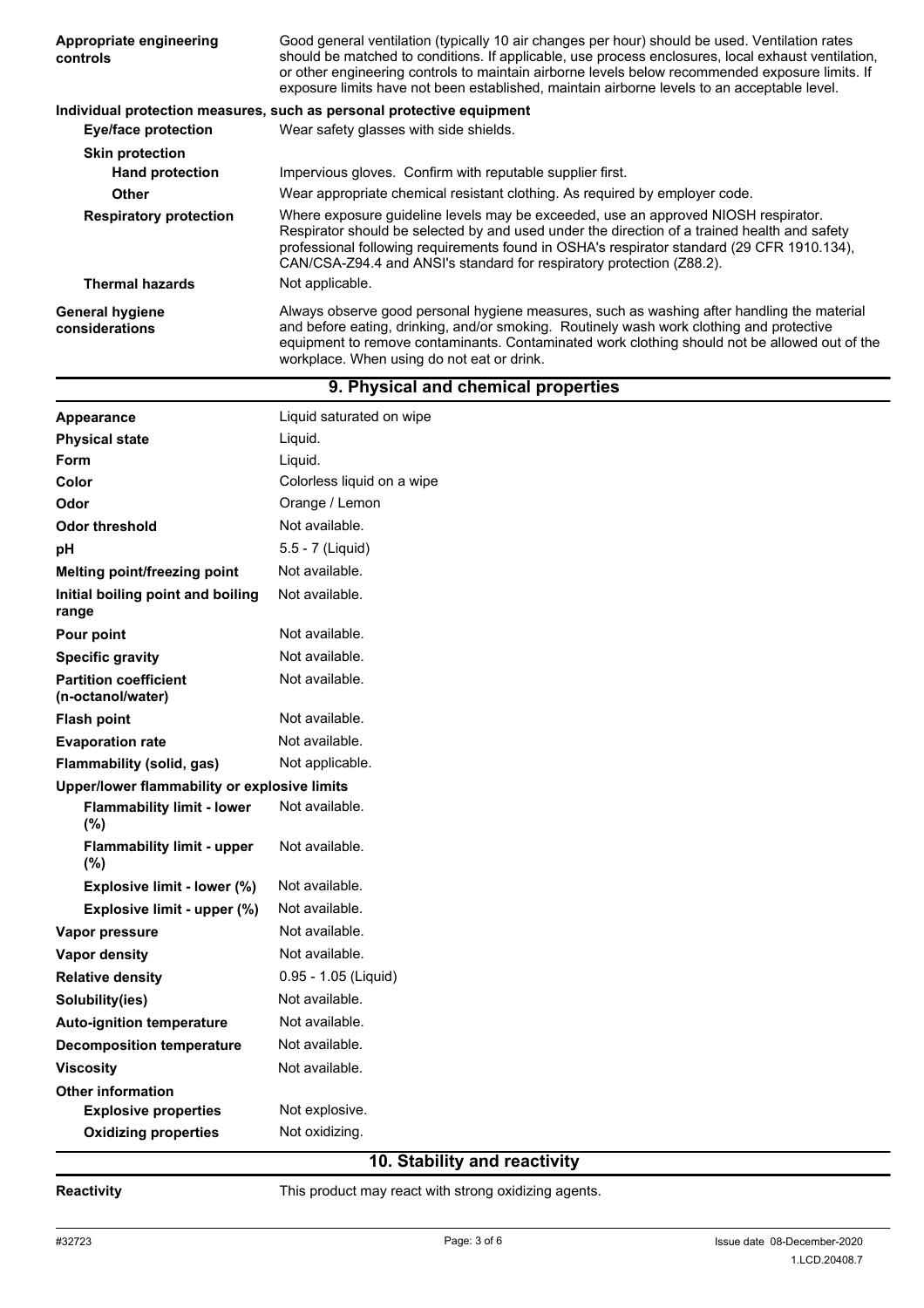| <b>Possibility of hazardous</b><br>reactions | No dangerous reaction known under conditions of normal use.                                                            |
|----------------------------------------------|------------------------------------------------------------------------------------------------------------------------|
| <b>Chemical stability</b>                    | Material is stable under normal conditions.                                                                            |
| <b>Conditions to avoid</b>                   | Keep away from heat, hot surfaces, sparks, open flames and other ignition sources. Do not mix<br>with other chemicals. |
| Incompatible materials                       | Strong oxidizing agents.                                                                                               |
| <b>Hazardous decomposition</b><br>products   | May include and are not limited to: Oxides of carbon.                                                                  |

## **11. Toxicological information**

| <b>Routes of exposure</b>                                                          | Eye, Skin contact, Inhalation, Ingestion.                        |
|------------------------------------------------------------------------------------|------------------------------------------------------------------|
| Information on likely routes of exposure                                           |                                                                  |
| Ingestion                                                                          | May cause stomach distress, nausea or vomiting.                  |
| <b>Inhalation</b>                                                                  | Prolonged inhalation may be harmful.                             |
| <b>Skin contact</b>                                                                | Not expected to be a primary skin irritant.                      |
| Eye contact                                                                        | Direct contact with eyes may cause temporary irritation.         |
| Symptoms related to the<br>physical, chemical and<br>toxicological characteristics | There are no hazards associated with this product in normal use. |
| Information on toxicological effects                                               |                                                                  |

#### **Acute toxicity**

| <b>Components</b>                                     | <b>Species</b>                                                                                                      | <b>Test Results</b>          |
|-------------------------------------------------------|---------------------------------------------------------------------------------------------------------------------|------------------------------|
| 2-Propanol, 1-butoxy- (CAS 5131-66-8)                 |                                                                                                                     |                              |
| <b>Acute</b>                                          |                                                                                                                     |                              |
| Dermal                                                |                                                                                                                     |                              |
| LD50                                                  | Rat                                                                                                                 | > 2000 mg/kg, 24 Hours, ECHA |
| Inhalation                                            |                                                                                                                     |                              |
| <b>LC50</b>                                           | Rat                                                                                                                 | > 651 ppm, 4 Hours, ECHA     |
| Oral                                                  |                                                                                                                     |                              |
| LD50                                                  | Rat                                                                                                                 | 3300 mg/kg, ECHA             |
| <b>Skin corrosion/irritation</b>                      | No adverse effects due to skin contact are expected.                                                                |                              |
| <b>Exposure minutes</b>                               | Not available.                                                                                                      |                              |
| <b>Erythema value</b>                                 | Not available.                                                                                                      |                              |
| Oedema value                                          | Not available.                                                                                                      |                              |
| Serious eye damage/eye<br>irritation                  | Direct contact with eyes may cause temporary irritation.                                                            |                              |
| <b>Corneal opacity value</b>                          | Not available.                                                                                                      |                              |
| Iris lesion value                                     | Not available.                                                                                                      |                              |
| <b>Conjunctival reddening</b><br>value                | Not available.                                                                                                      |                              |
| Conjunctival oedema value                             | Not available.                                                                                                      |                              |
| <b>Recover days</b>                                   | Not available.                                                                                                      |                              |
| Respiratory or skin sensitization                     |                                                                                                                     |                              |
| <b>Respiratory sensitization</b>                      | Not a respiratory sensitizer.                                                                                       |                              |
| <b>Skin sensitization</b>                             | Not expected to be a primary skin irritant.                                                                         |                              |
| <b>Mutagenicity</b>                                   | No data available to indicate product or any components present at greater than 0.1% are<br>mutagenic or genotoxic. |                              |
| Carcinogenicity                                       | See below.                                                                                                          |                              |
| Not listed.                                           | OSHA Specifically Regulated Substances (29 CFR 1910.1001-1052)                                                      |                              |
| <b>Reproductive toxicity</b>                          | This product is not expected to cause reproductive or developmental effects.                                        |                              |
| <b>Teratogenicity</b>                                 | Not available.                                                                                                      |                              |
| Specific target organ toxicity -<br>single exposure   | Not classified.                                                                                                     |                              |
| Specific target organ toxicity -<br>repeated exposure | Not classified.                                                                                                     |                              |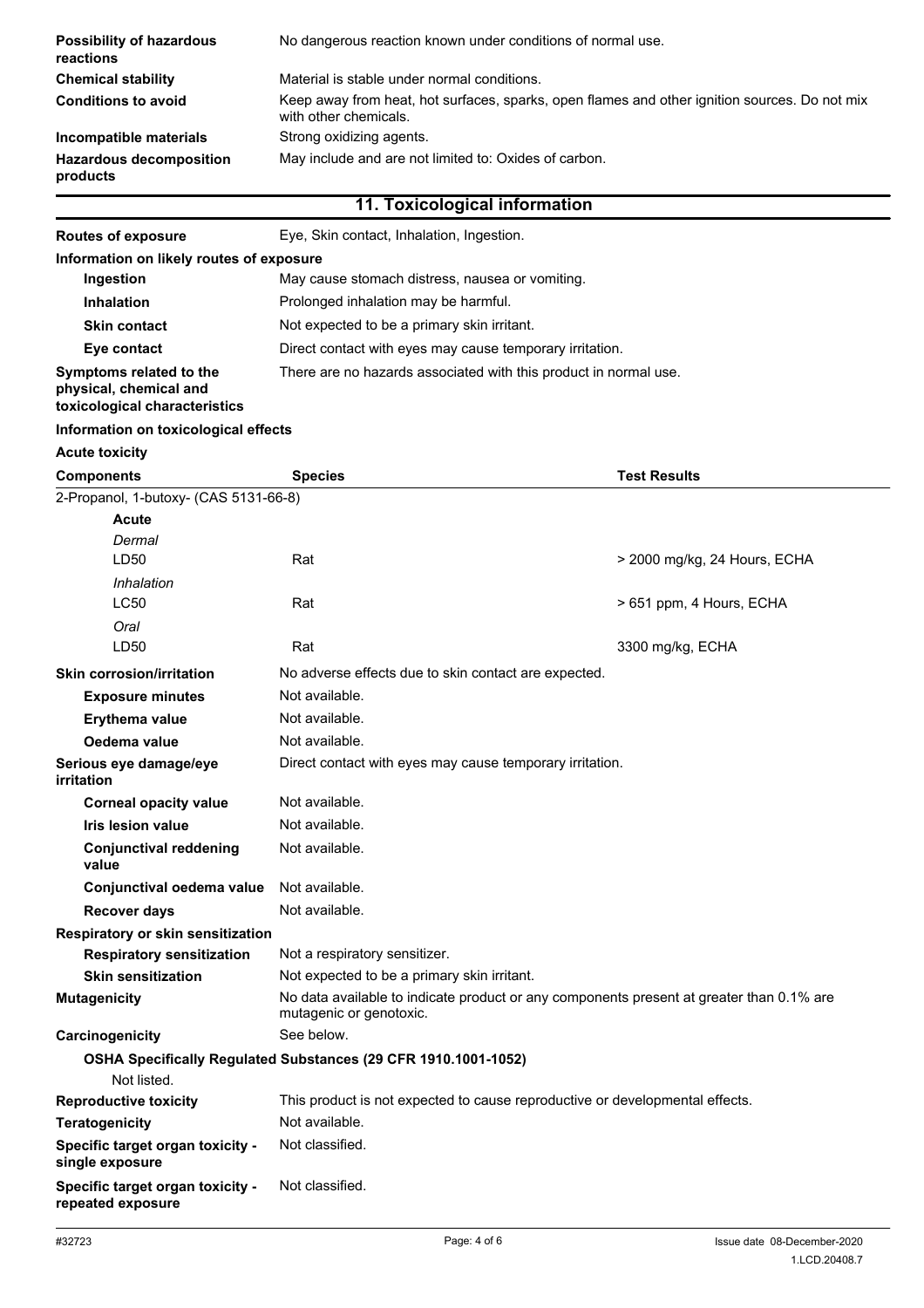| <b>Aspiration hazard</b>                                                                     | Not an aspiration hazard.                                                                                                                                                                                                  |  |  |
|----------------------------------------------------------------------------------------------|----------------------------------------------------------------------------------------------------------------------------------------------------------------------------------------------------------------------------|--|--|
| <b>Chronic effects</b>                                                                       | Non-hazardous by WHMIS/OSHA criteria.                                                                                                                                                                                      |  |  |
|                                                                                              | 12. Ecological information                                                                                                                                                                                                 |  |  |
| <b>Ecotoxicity</b>                                                                           | Not available.                                                                                                                                                                                                             |  |  |
| <b>Persistence and degradability</b>                                                         | No data is available on the degradability of any ingredients in the mixture.                                                                                                                                               |  |  |
| <b>Bioaccumulative potential</b>                                                             |                                                                                                                                                                                                                            |  |  |
| <b>Mobility in soil</b>                                                                      | No data available.                                                                                                                                                                                                         |  |  |
| <b>Mobility in general</b>                                                                   | Not available.                                                                                                                                                                                                             |  |  |
| <b>Other adverse effects</b>                                                                 | No other adverse environmental effects (e.g. ozone depletion, photochemical ozone creation<br>potential, endocrine disruption, global warming potential) are expected from this component.                                 |  |  |
|                                                                                              | 13. Disposal considerations                                                                                                                                                                                                |  |  |
| <b>Disposal instructions</b>                                                                 | Collect and reclaim or dispose in sealed containers at licensed waste disposal site. Dispose of                                                                                                                            |  |  |
|                                                                                              | contents/container in accordance with local/regional/national/international regulations.                                                                                                                                   |  |  |
| <b>Local disposal regulations</b>                                                            | Dispose in accordance with all applicable regulations.                                                                                                                                                                     |  |  |
| <b>Hazardous waste code</b>                                                                  | The waste code should be assigned in discussion between the user, the producer and the waste<br>disposal company.                                                                                                          |  |  |
| Waste from residues / unused<br>products                                                     | Dispose of in accordance with local regulations. Empty containers or liners may retain some<br>product residues. This material and its container must be disposed of in a safe manner (see:<br>Disposal instructions).     |  |  |
| <b>Contaminated packaging</b>                                                                | Since emptied containers may retain product residue, follow label warnings even after container is<br>emptied. Empty containers should be taken to an approved waste handling site for recycling or<br>disposal.           |  |  |
| 14. Transport information                                                                    |                                                                                                                                                                                                                            |  |  |
| <b>Transport of Dangerous Goods</b><br>(TDG) Proof of Classification                         | Classification Method: Classified as per Part 2, Sections 2.1 - 2.8 of the Transportation of<br>Dangerous Goods Regulations. If applicable, the technical name and the classification of the<br>product will appear below. |  |  |
| <b>Transportation of Dangerous Goods (TDG - Canada)</b><br>Not regulated as dangerous goods. |                                                                                                                                                                                                                            |  |  |
|                                                                                              | 15. Regulatory information                                                                                                                                                                                                 |  |  |
| <b>Canadian federal regulations</b>                                                          | This product has been classified in accordance with the hazard criteria of the HPR and the SDS<br>contains all the information required by the HPR.                                                                        |  |  |
| Export Control List (CEPA 1999, Schedule 3)                                                  |                                                                                                                                                                                                                            |  |  |
| Not listed.                                                                                  |                                                                                                                                                                                                                            |  |  |
| <b>Greenhouse Gases</b>                                                                      |                                                                                                                                                                                                                            |  |  |
| Not listed.<br><b>Precursor Control Regulations</b>                                          |                                                                                                                                                                                                                            |  |  |
| Not regulated.                                                                               |                                                                                                                                                                                                                            |  |  |
| <b>WHMIS 2015 Exemptions</b>                                                                 | Not applicable                                                                                                                                                                                                             |  |  |
| <b>US federal regulations</b>                                                                | This product is a "Hazardous Chemical" as defined by the OSHA Hazard Communication<br>Standard, 29 CFR 1910.1200.                                                                                                          |  |  |
|                                                                                              | TSCA Section 12(b) Export Notification (40 CFR 707, Subpt. D)                                                                                                                                                              |  |  |
| Not regulated.                                                                               |                                                                                                                                                                                                                            |  |  |
| <b>CERCLA Hazardous Substance List (40 CFR 302.4)</b>                                        |                                                                                                                                                                                                                            |  |  |
| Not listed.<br><b>SARA 304 Emergency release notification</b>                                |                                                                                                                                                                                                                            |  |  |
| Not regulated.                                                                               |                                                                                                                                                                                                                            |  |  |
| Not listed.                                                                                  | OSHA Specifically Regulated Substances (29 CFR 1910.1001-1052)                                                                                                                                                             |  |  |
|                                                                                              | Superfund Amendments and Reauthorization Act of 1986 (SARA)                                                                                                                                                                |  |  |
| <b>SARA 302 Extremely</b><br>hazardous substance                                             | No                                                                                                                                                                                                                         |  |  |
| SARA 311/312 Hazardous<br>chemical                                                           | No.                                                                                                                                                                                                                        |  |  |